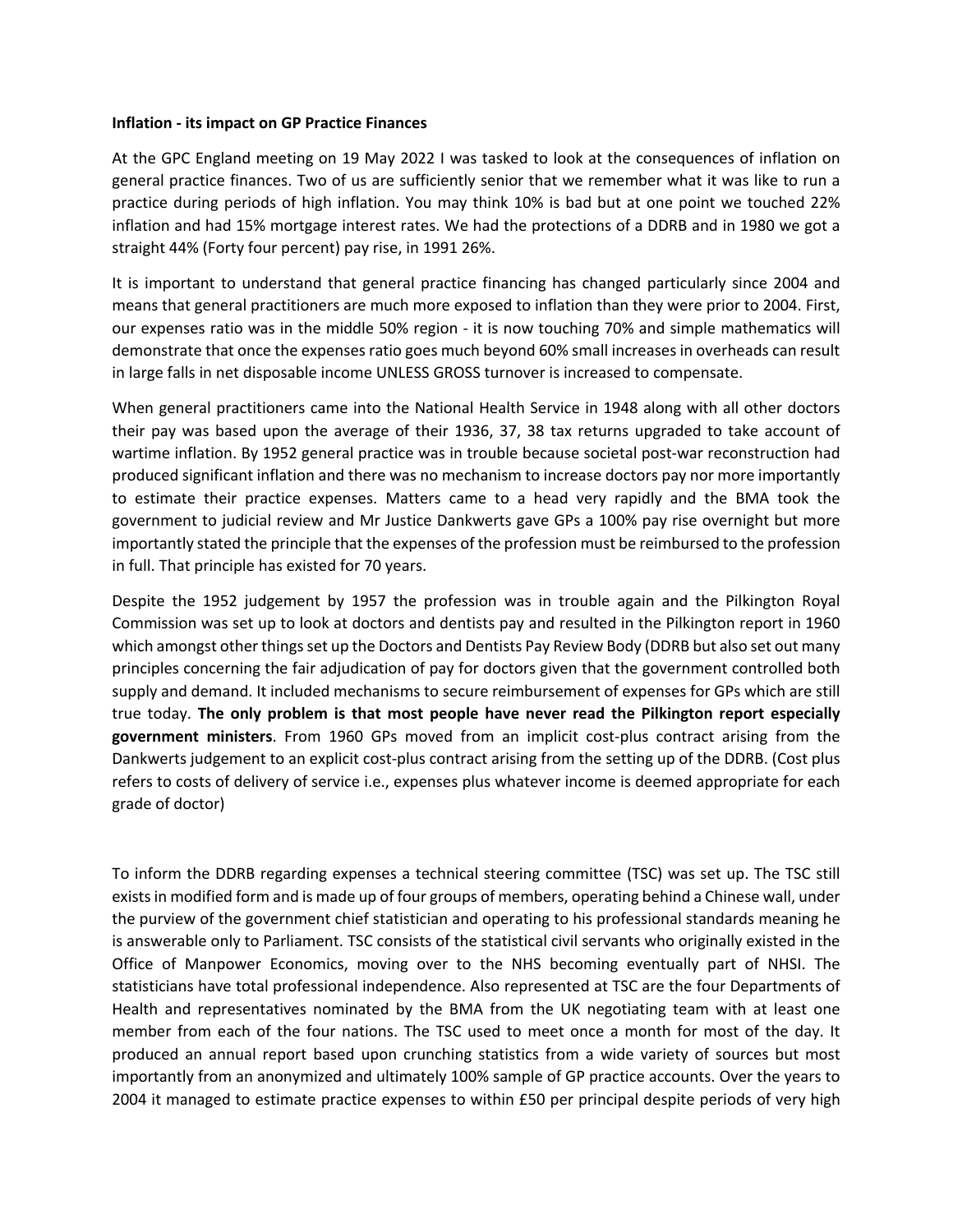inflation and over the period 1966 to 2004 was only £3000 adrift per principal – a truly remarkable scenario. The outputs of TSC were regarded by governments, the profession the Departments of Health and the DDRB as being beyond reproach and as close to scientific fact is it was possible to get. (Declaration of interest I was a member of TSC from 2000 to 2014 and led the delegation from 2006)

The result of this was that even during periods of high inflation (inflation rarely fell below double digits from 1970 to 1992) the profession always at least received automatic increases in what today would be termed the global sum but in those days was called IAGR (intended average gross remuneration) albeit about 12 months behind the relevant period of inflation. TSC became quite expert at estimating what the previous 12 months outturn would be and there was an interim expenses payment made which then became subject to a balancing mechanism in subsequent years. Even so, pre 2004 and particularly pre 1990 the largest single expenditure which GPs incurred was their borrowing costs reimbursements formerly known as cost rent. Cost rents were adjusted every time the bank rate changed which sometimes could be as frequently as monthly although in latter years the cost rent was fixed quarterly and even annually. Pre-2004 each GP principal was directly reimbursed for 70% of 2×37.5 hours per week ancillary staff and there were few high earners amongst that group as they were mostly receptionists. This was the reason that the expenses ratio was low enough that GPs could cope, albeit with some discomfort, periods of high inflation especially as the DDRB was fiercely independent of government rather than the puppet of government which it has become in the last 10 years

In 2004 the profession moved away from an explicit cost-plus contract back to an implicit one a policy decision which was not unanimous amongst the negotiators particularly those who were financially savvy because they felt it would only be a matter of time before the government ceased to properly reimburse increasing expenses and it would only be a matter of time before inflation would pick up again. Indeed, it took less than five years for the government to break its part of the bargain with the profession and that is why even before the current problems, we have lost 30% of our income since 2010.

We no longer have the protections of an explicit cost-plus contract and nor do we have a UK contract and nor do we have a truly independent DDRB. What we now have are multiple sources of money, often hard to track, local variations resulting in differential awards for the same piece of work around the country, a partially dislocated expenses calculation mechanism and no longer the ability to generate UK wide statistics because we now have four separate contracts. Much more importantly our businesses are more highly geared and as a proportion of our annual income we have a much greater investment in our businesses without any real reward for those risks and lost opportunity costs.

As general practice has become more complex and more difficult to manage coupled with local variations in demands made of general practice both by patients, commissioners and, increasingly trusts dumping work upon us, it is increasingly difficult to determine that GPs are universally paid a fair income and fair expenses for the same piece of work wherever it is undertaken. In short, we have pay anarchy and practice expense chaos. This is compounded by the fact that many GPs are not business savvy, many NHS managers have little experience of running a business in the commercial world, have even less experience of the world of general practice and no experience of having to put their house up as collateral to pay the monthly wages of staff when the NHS is simply forgotten or omitted to pay a practice!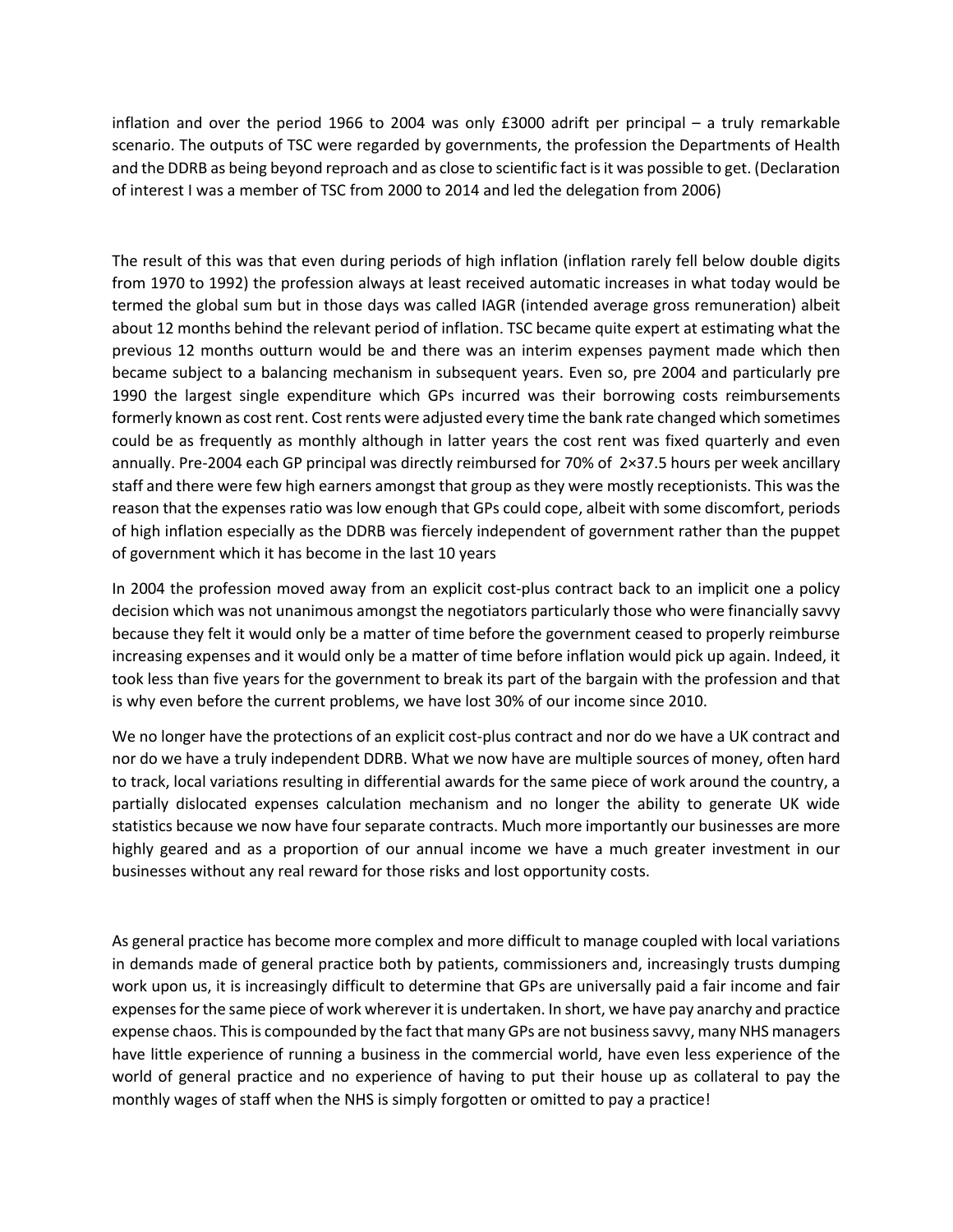Whenever one goes out to negotiate a fee for doctors we are faced with ignorance and also the public sector concept of "you are being paid more than the Prime Minister" by an ignorant management cadre who fail to recognise the difference between gross turnover of the business with the net reward after tax for the practitioner undertaking the work.

As we move into this period of inflation GPs very urgently need

- 1. to become much more efficient at working out what things cost to produce
- 2. learn to say no to work which does not turn a profit on its own without cross subsidy from other work.

The origin of the BMA fee engine is designed to precisely to educate doctors as to what a piece of work is likely to cost.

Turning to the issue of inflation itself for those on a salary inflation is effectively the reduction in buying power of a fixed salary so 10% inflation means you have 10% less buying power all other things being equal.

For GP principals if the turnover of the business is fixed (and it is for NHS general practice because government controls the price) then inflation is a nasty pincer movement because not only does the expenses ratio rise and therefore profits fall but what is left in profit has reduced buying power additionally, so it is a double whammy. It is very important to try and get a handle on what inflation means for your practice because there can be massive falls in liquidity and therefore drawings over a very short period even with quite modest inflation.

One cannot simply with any degree of accuracy apply the CPI or RPI to practice finances as the basket of goods which makes up these indexes may not mirror the basket of goods purchased in the running of practices. For example, most GP practices energy bills fall outside the government's caps, and we heard of energy bills tripling or quadrupling yesterday and such bills are a very significant part of the non-staff pay element of general practice finance. Therefore, it is important to try and work out the different weightings of the different categories of expenditure within your practice overhead envelope and it is hoped that we will provide further guidance on this shortly

In the meantime, attached is a simple calculator which will show you in general terms the impact of inflation on your drawings and your personal buying power but in very round terms for every 1% of inflation at a 70% practice expenses ratio you will lose 3% of your income. But it does not rest there. If we were to get subsequent years of 10% inflation without an increase in our gross turnover your income over we would have no income at all by the end of year 4 and by the end of year 2 we would have lost half our income

We would not survive beyond year 2 as I suspect that banks would call in loans which support our premises by that point.

This highlights the dangers of 5 year fixed deals with out explicit compulsory balancing mechanisms regarding practice expenses. The profession needs urgently to understand what steps are to be taken to sort this out

It is entirely UNFAIR and fles in the face of Dankwerts and Pilkington for GP principals to be expected to fund a 2% tolerance in expenses from their own pockets